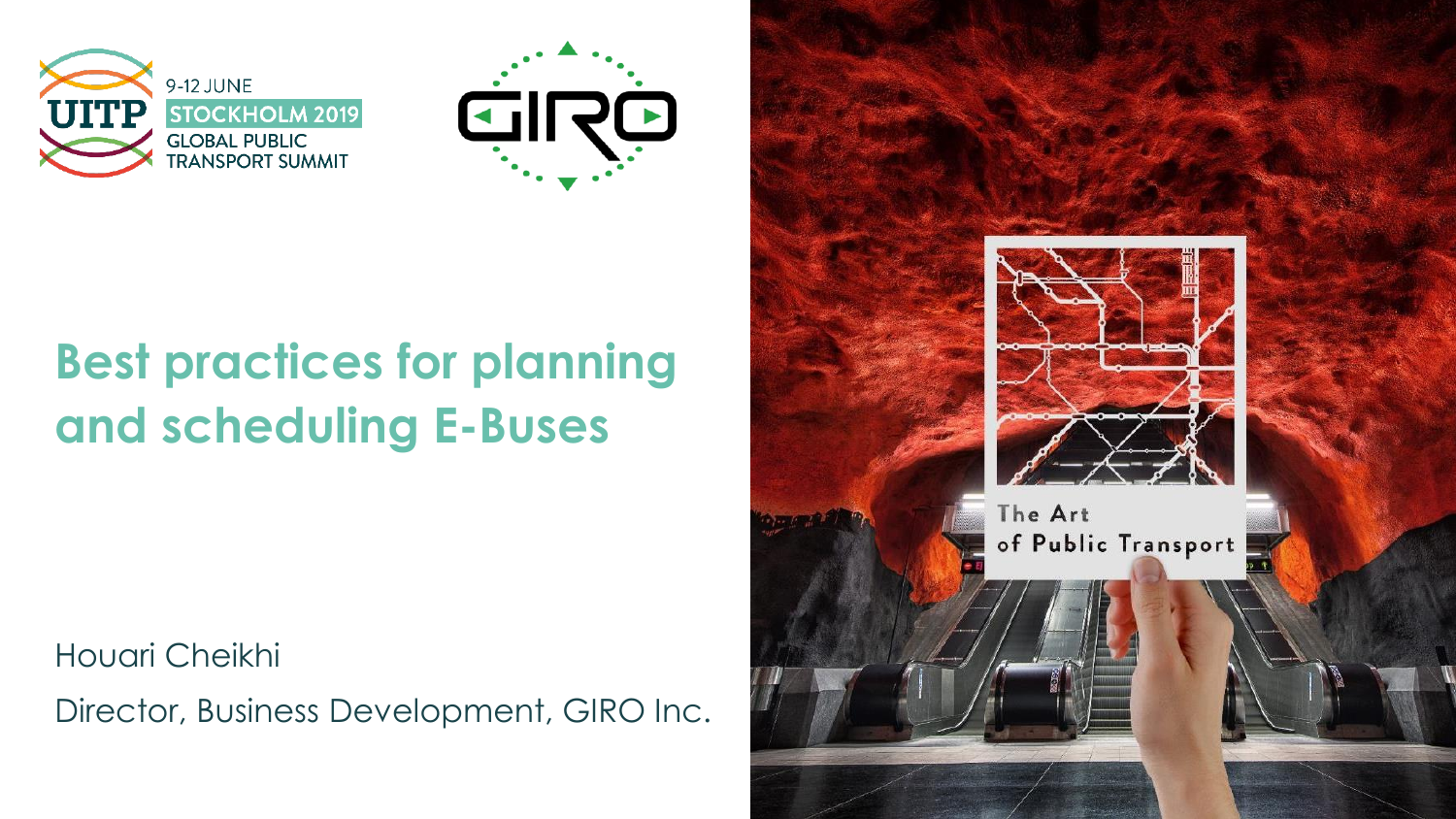**Charging challenges**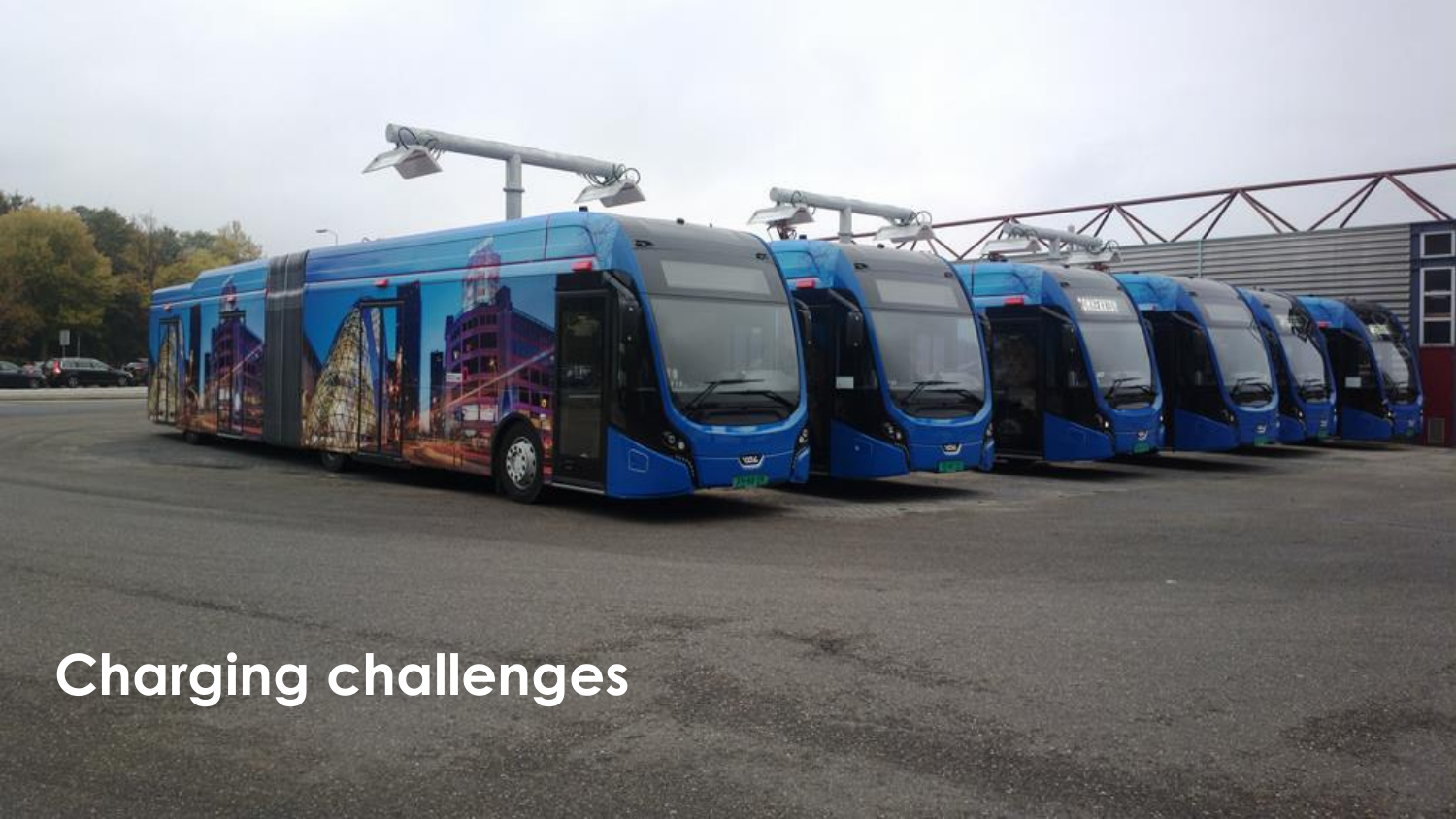### CHARGING METHODS



|                                    |            | Cable at the<br>depot                            | Manual connection<br>Large battery capacity<br>Slow charging (Overnight charge) |
|------------------------------------|------------|--------------------------------------------------|---------------------------------------------------------------------------------|
|                                    | Conductive | <b>Catenary</b><br>at terminals<br>and bus stops | Automatic pantograph<br>Small capacity battery<br>Fast charging                 |
| <b>HIV</b><br>areencarconaress.com | Inductive  | <b>Inductive along</b><br>the route              | Automatic, no contact<br>Small capacity battery<br>Fast charging                |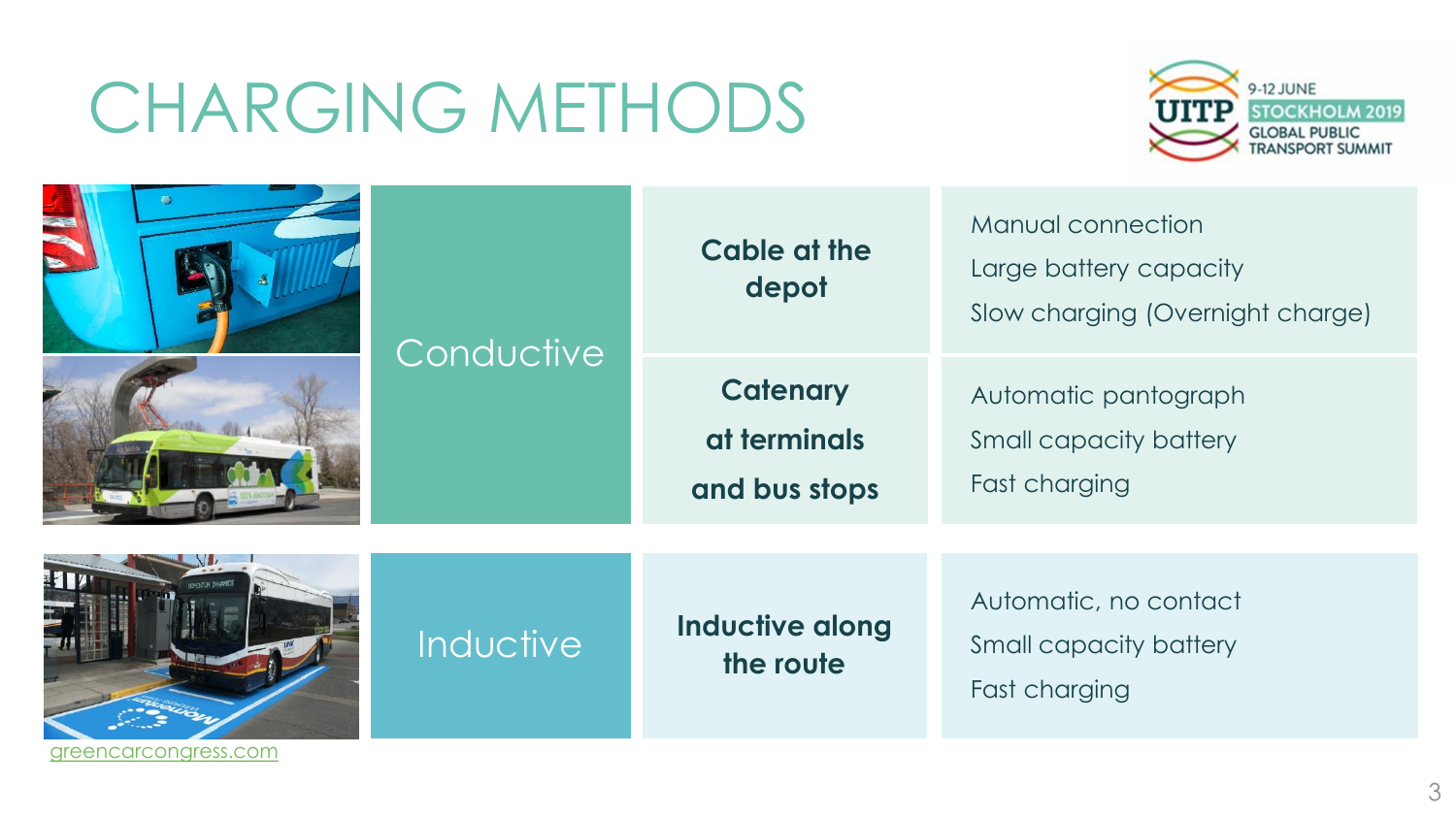### CHARGING MODES



|                                  | <b>Charging</b><br>mode | <b>Charging</b><br><b>location</b> | <b>Charging</b><br>time | Max. charge | Range/charge<br>(km) |
|----------------------------------|-------------------------|------------------------------------|-------------------------|-------------|----------------------|
|                                  |                         |                                    |                         |             |                      |
| <b>Diesel</b>                    | <b>Diesel</b>           | Depot                              | 0h05                    | 100%        | 650                  |
|                                  |                         |                                    |                         |             |                      |
| E-buses<br>(Existing VDL 170 KW) | <b>Slow</b>             | Depot                              | $\le$ 2h16              | 100%        | 76.5                 |
|                                  | Fast                    | Terminal                           | 0h10-0h20               | 90%         | $17 - 34$            |
|                                  | <b>Very fast</b>        | Within trips                       | 0h10-0h20               | 90%         | $8.5 - 29.5$         |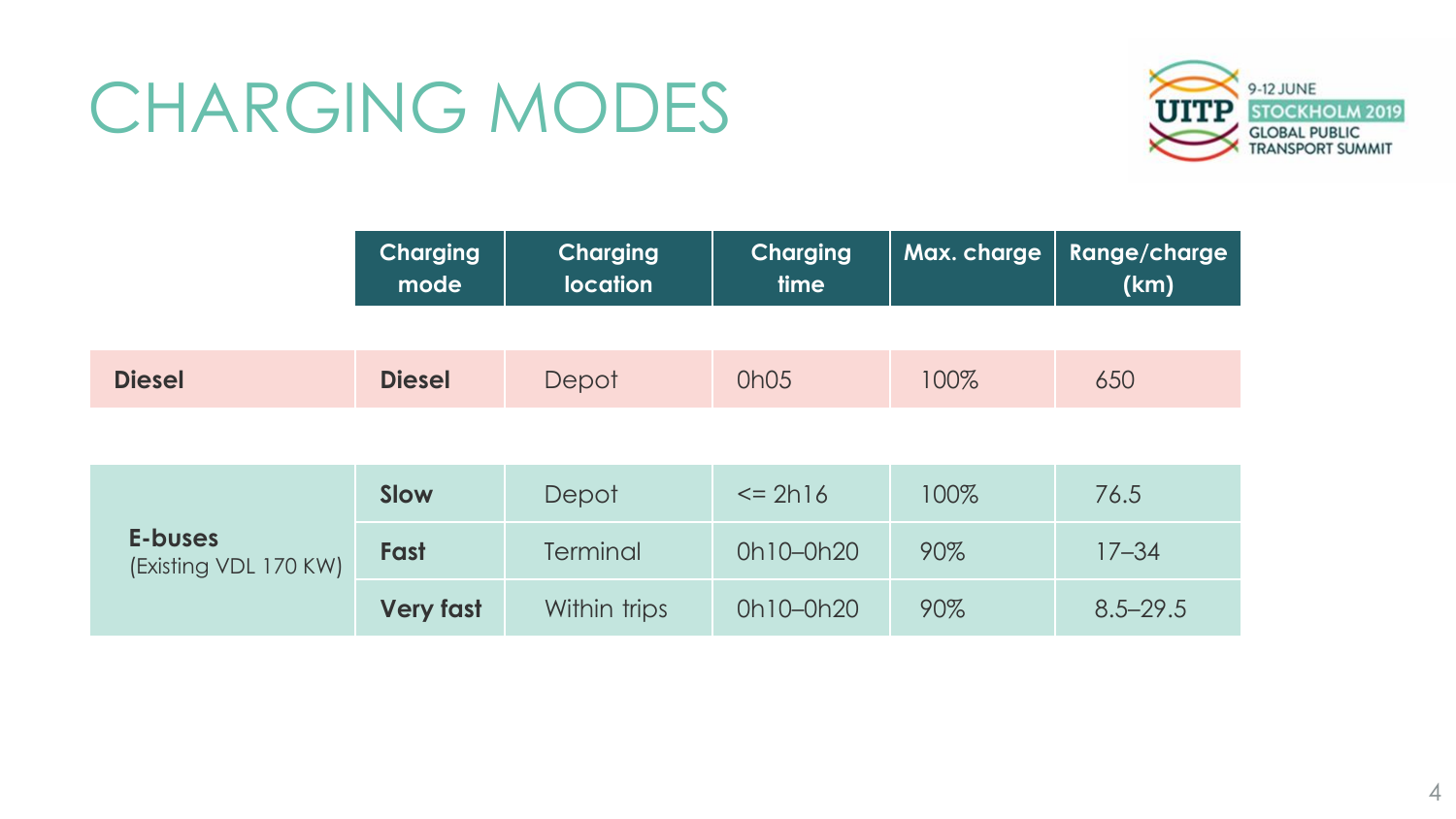# CHARGING CONSTRAINTS





Might require more e-buses than diesel for same service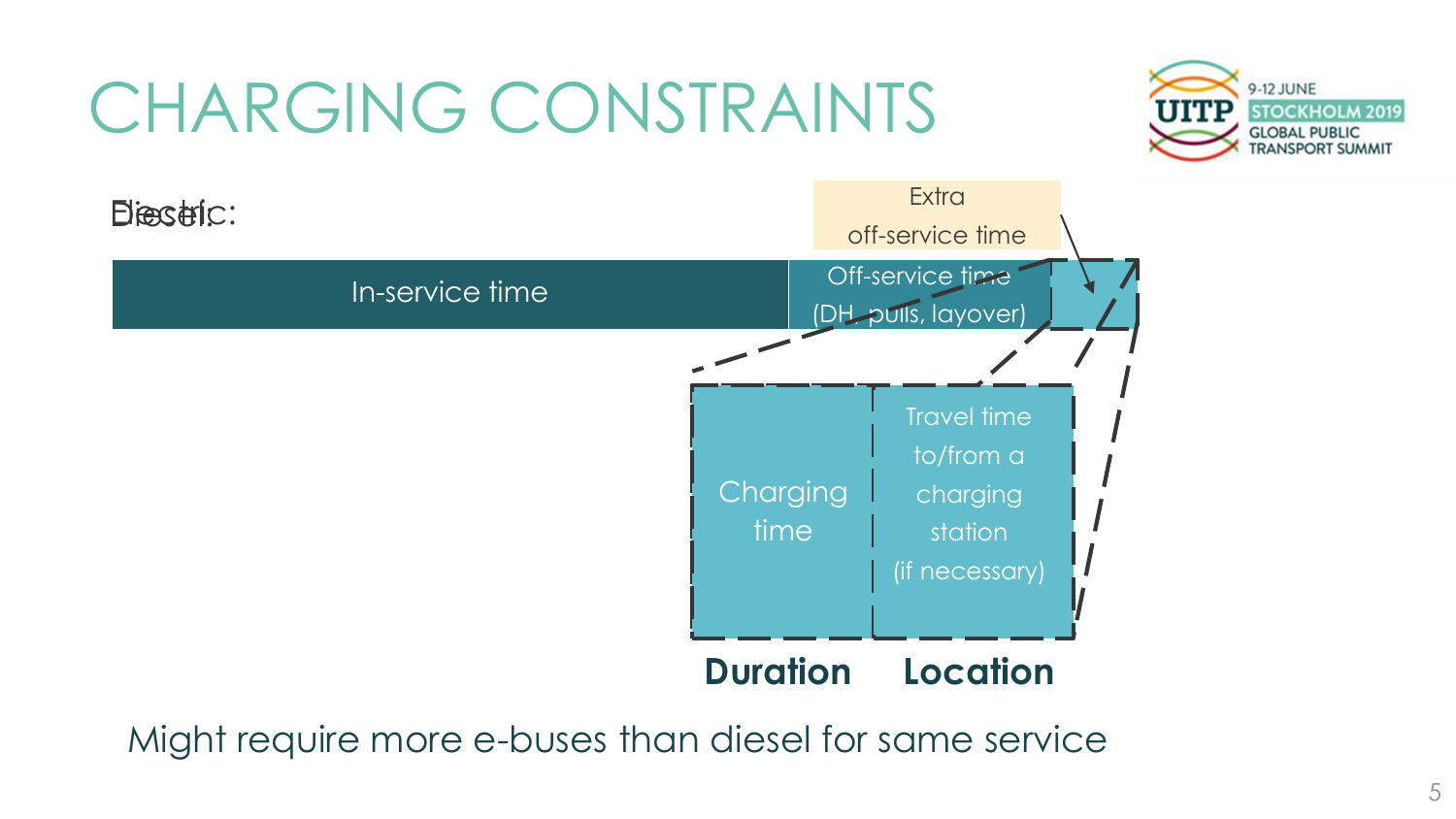# AUTONOMY (RANGE)



Even with slow charging, max range is ∼250 km, so e-buses:

- **Cannot operate** longer blocks as is
- **Can operate** shorter blocks, with charging duration/location as new constraints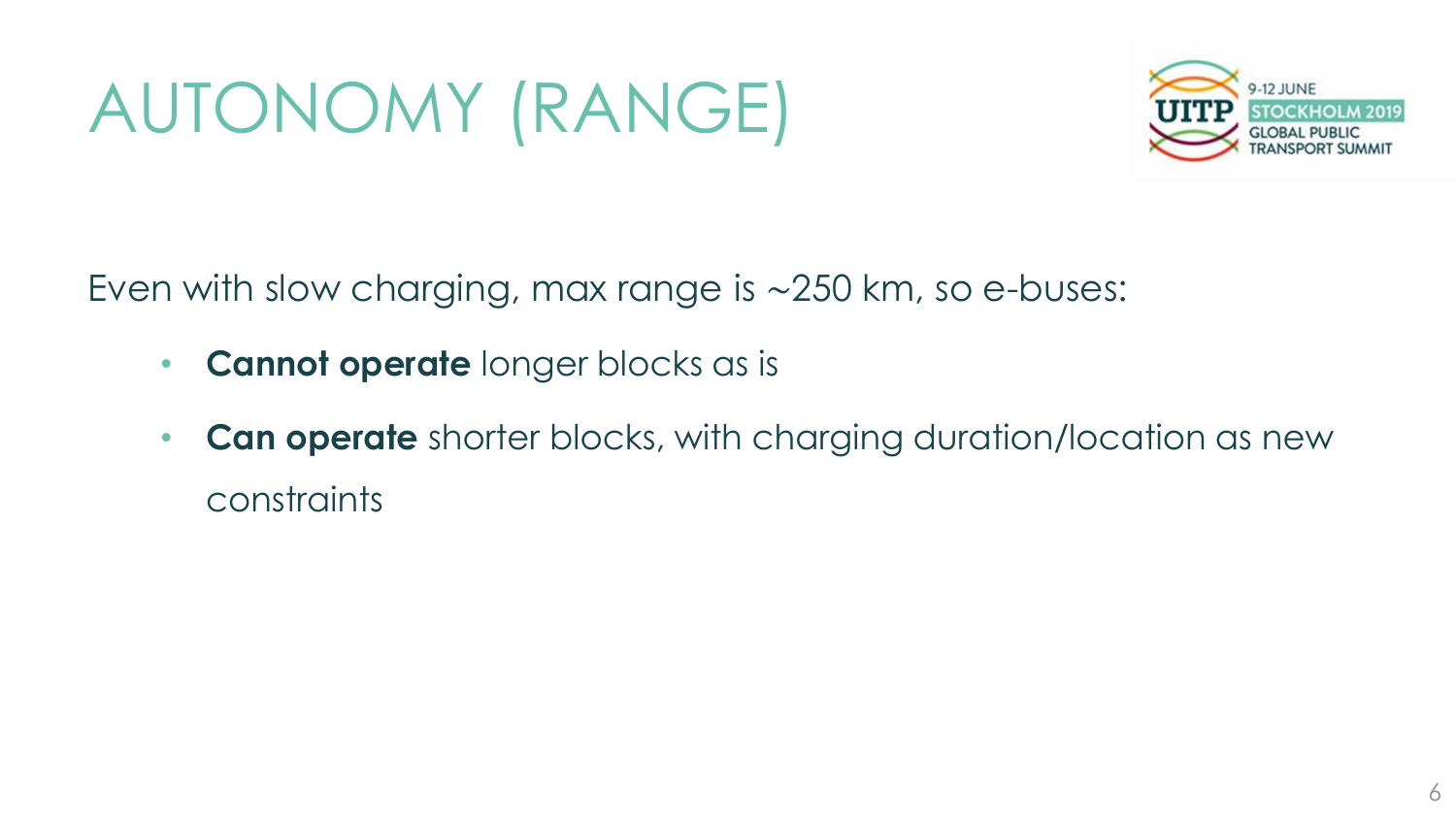### BATTERY LIFESPAN



On network, **fast charging** only allowed within "safe" fast-charge interval (min/max %) to preserve battery lifespan

At depot, **slow charging** allows full recharge, without damaging battery

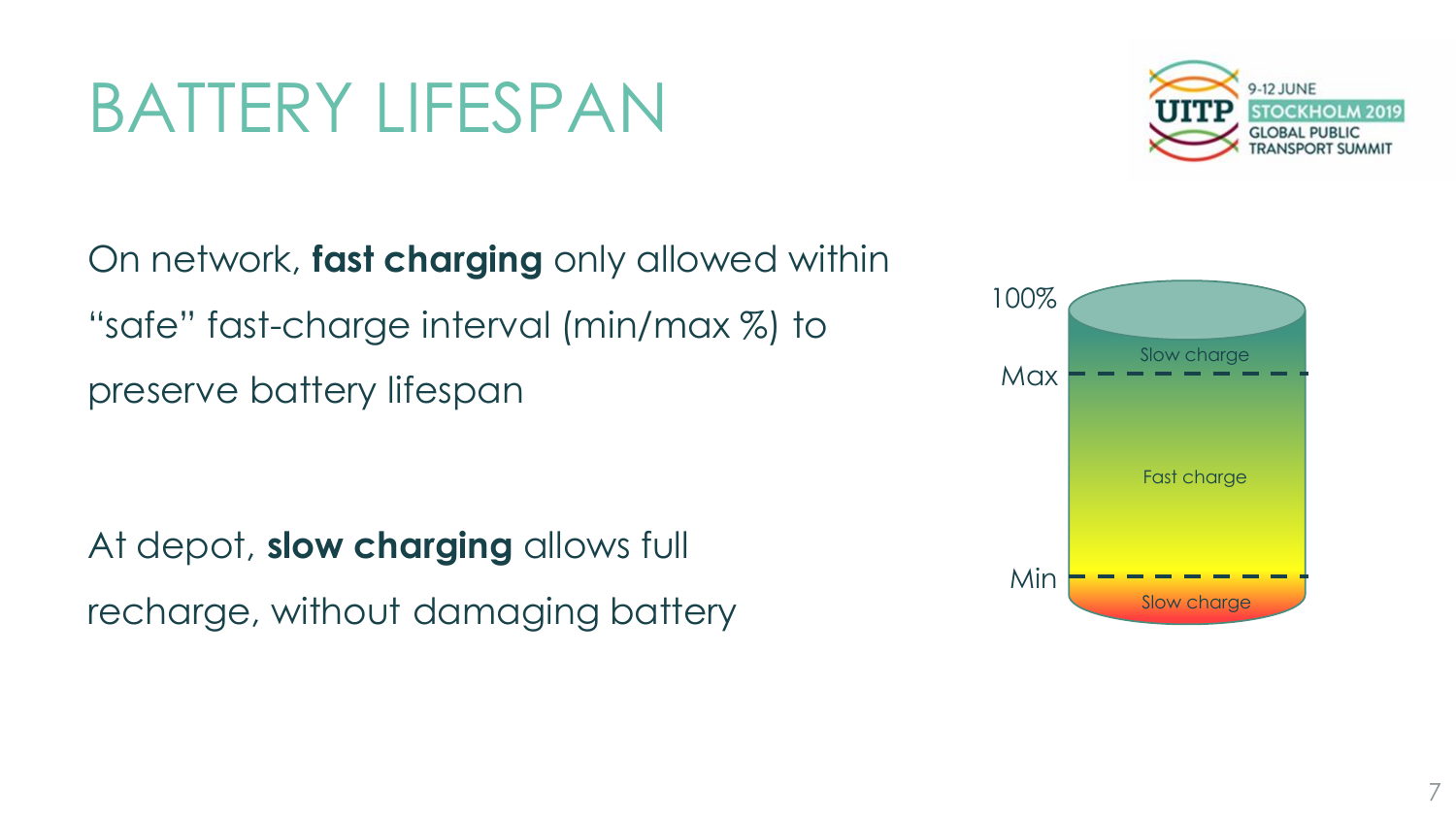## KEY CONSIDERATIONS



| <b>Autonomy (range)</b>  | Modelling battery capacity and consumption rate |
|--------------------------|-------------------------------------------------|
| <b>Charging duration</b> | Modelling for different battery technologies    |
| <b>Charging location</b> | Modelling for different charging modes          |
| <b>Battery lifespan</b>  | Avoiding fast charging outside "safe" interval  |

Taking these considerations into account, *HASTUS* allows you to establish fact-based scenarios to prepare the move to electrification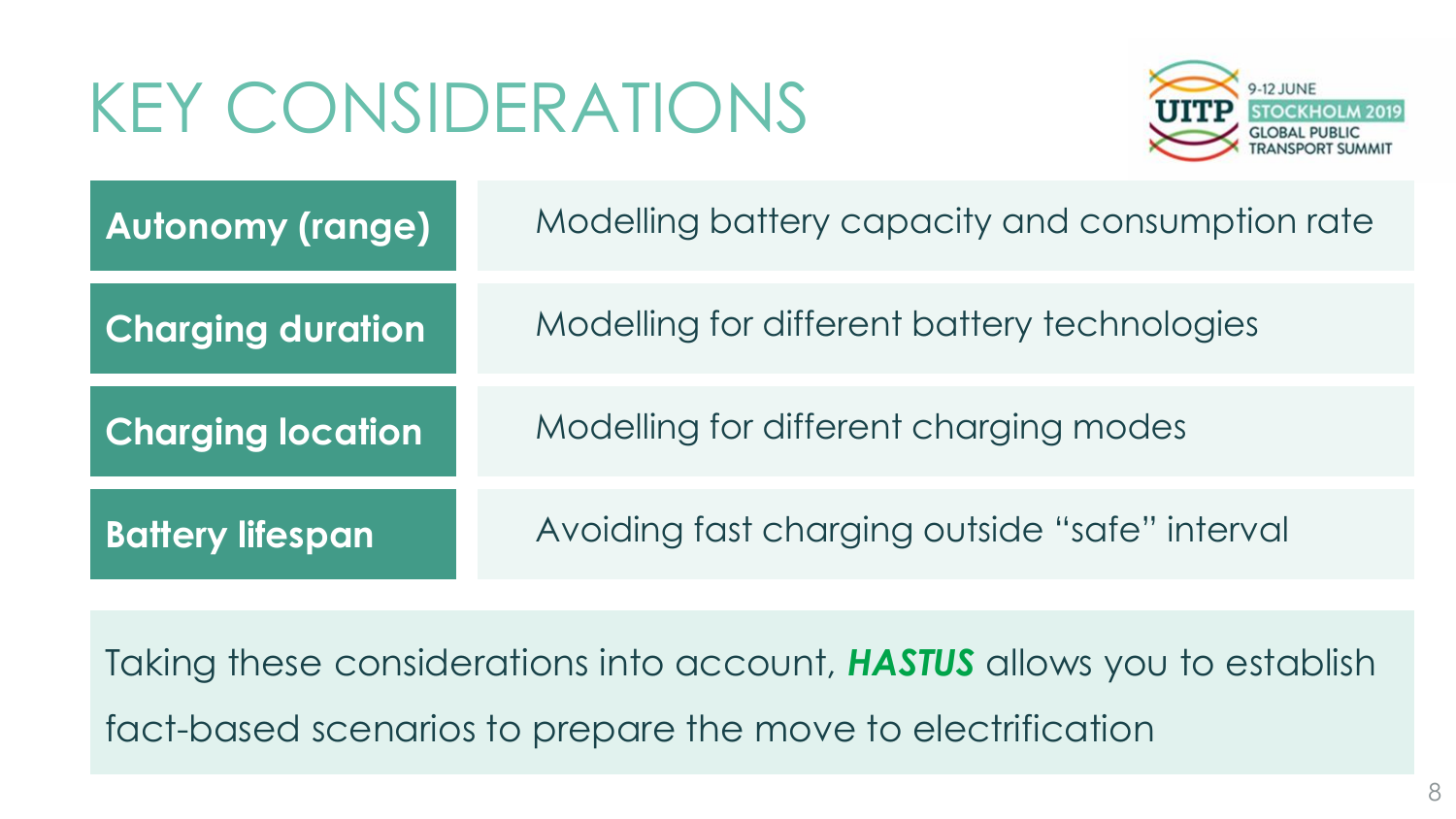### **Planning and Scheduling challenges**

ances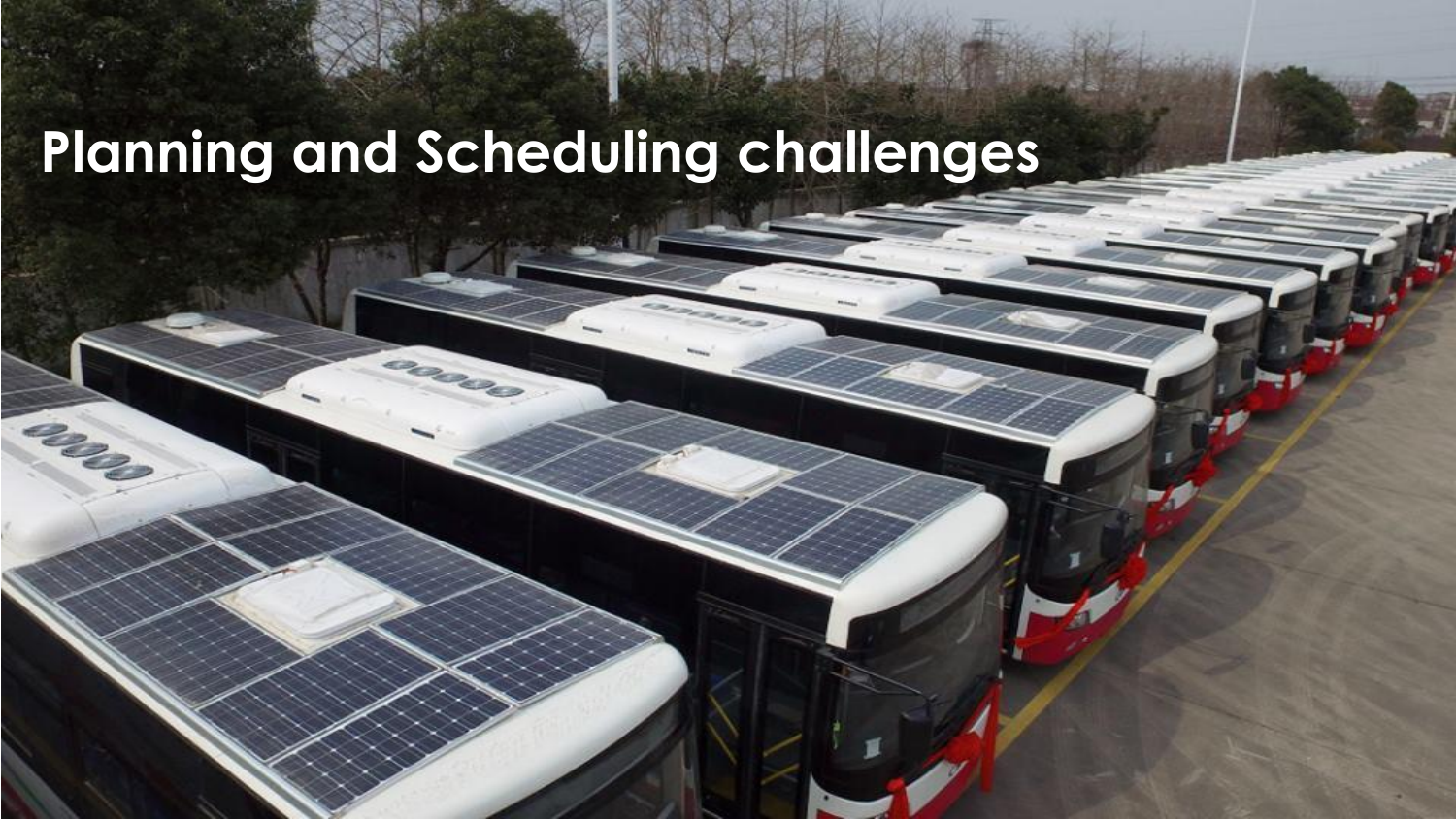



#### **CONTEXT**

Service with welldefined peaks. Assuming charging at depot only

Can you integrate e-buses into your fleet without changes?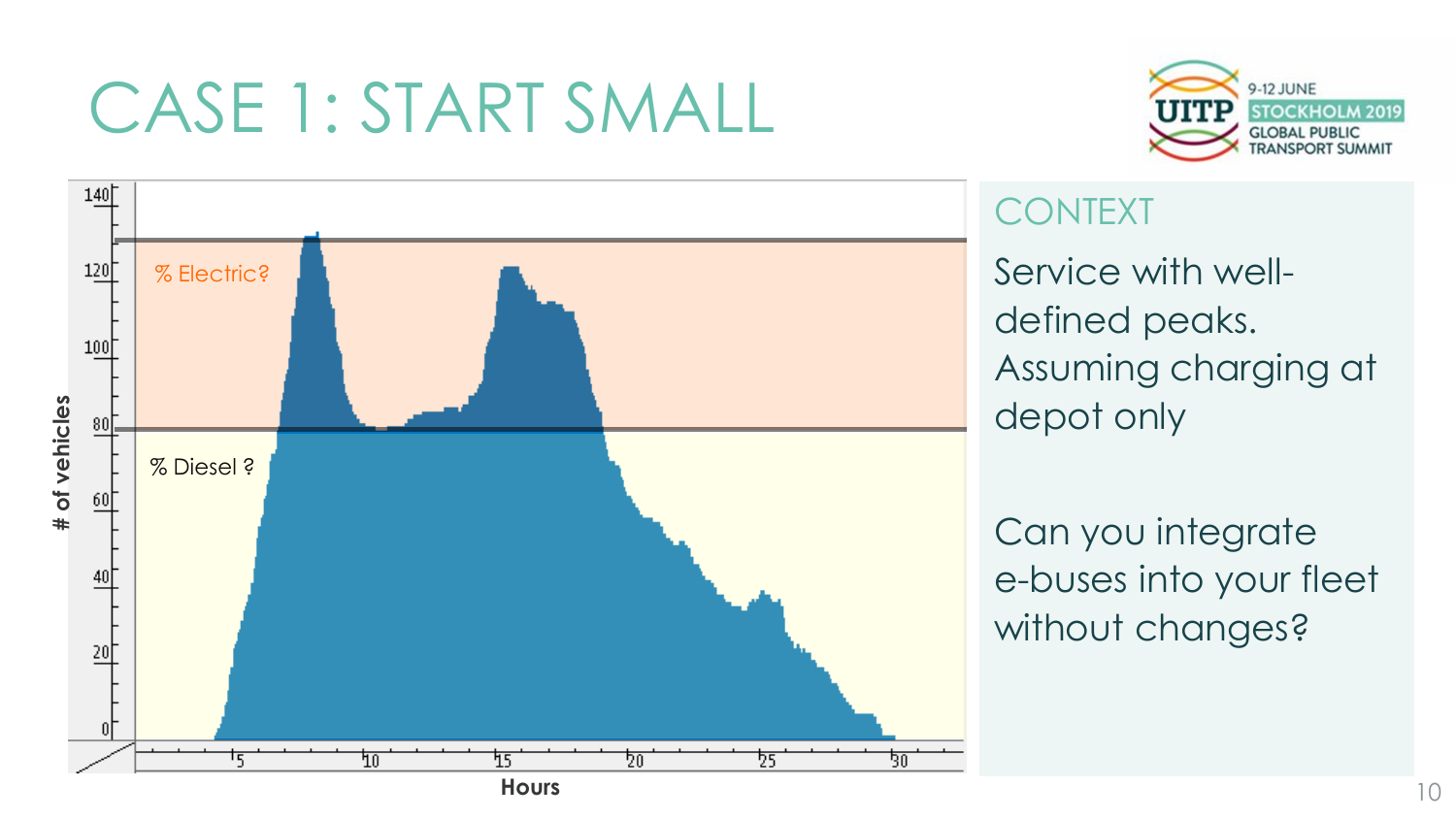

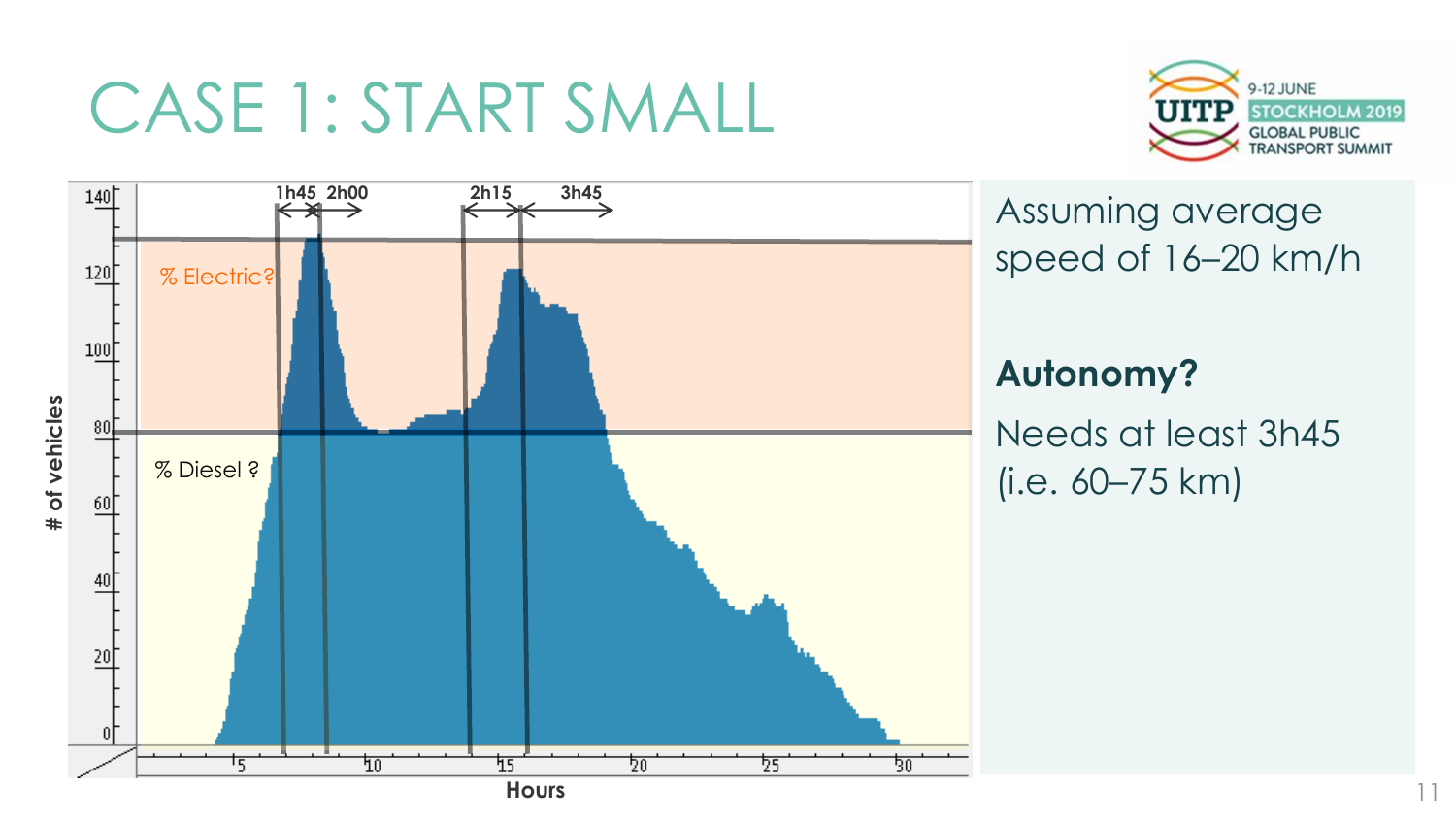



Assuming average speed of 16–20 km/h **Autonomy:**  Needs at least 3h45 (i.e. 60–75 km)

#### **Charging?**

Charging time between peaks must be at most 5h00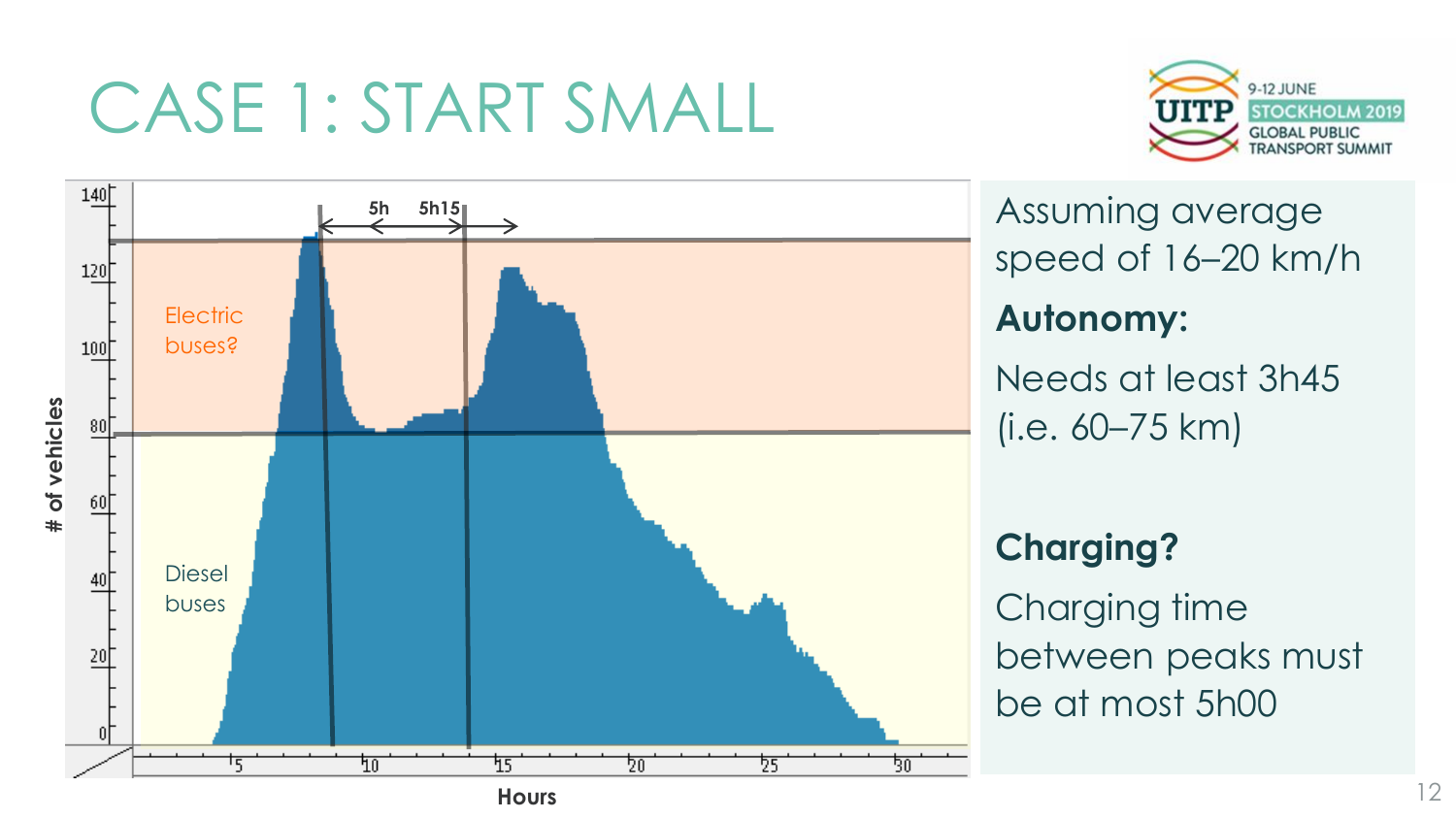



**35%** e-buses without modifying schedule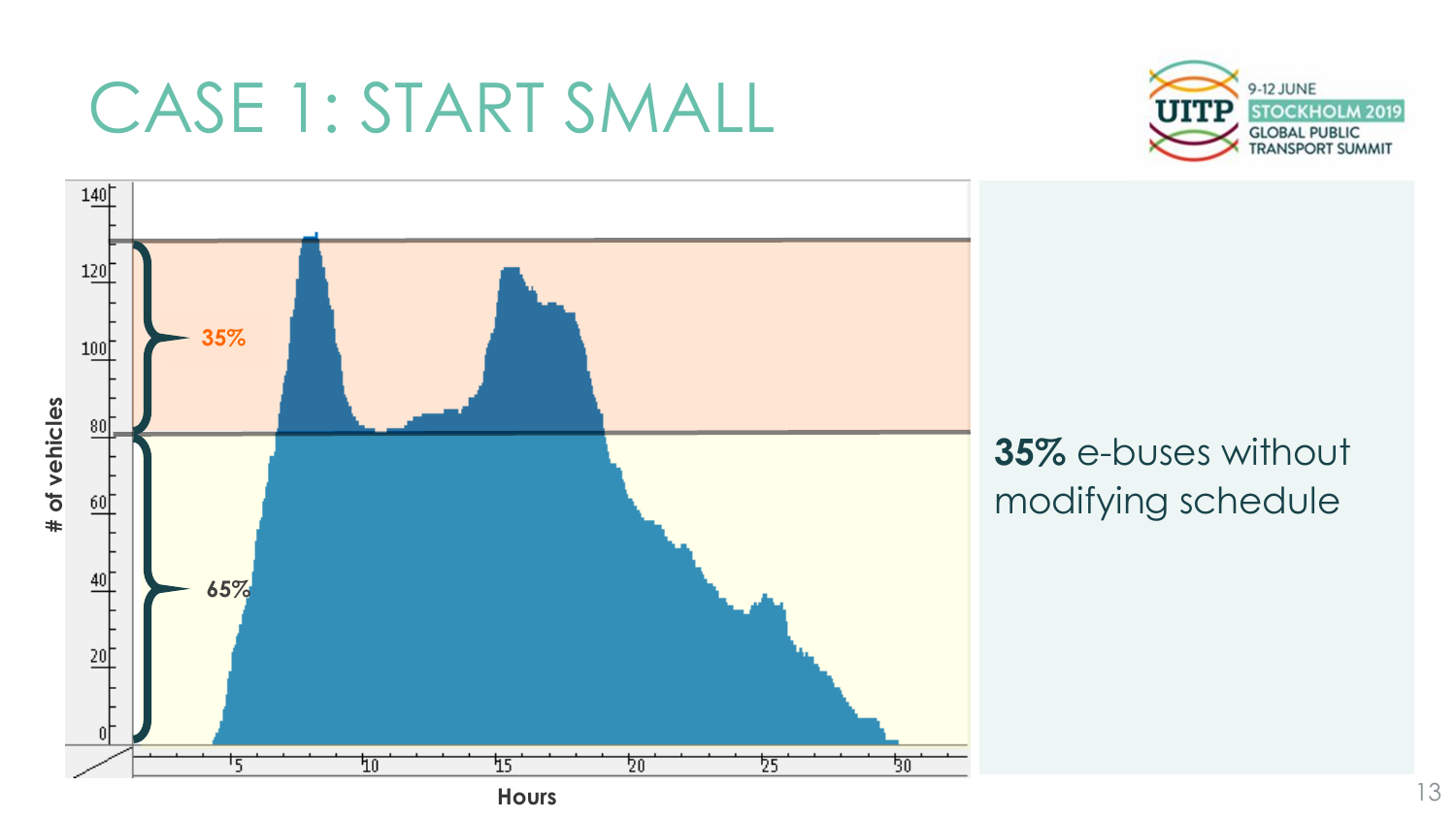### CASE 2: SCALE UP



#### **Can you operate the same service with even more e-buses, without increasing the total fleet size?**  $140<sup>†</sup>$

### Assuming:

- Charging at depot only
- Autonomy of 120 km
- Charging time of 2h30

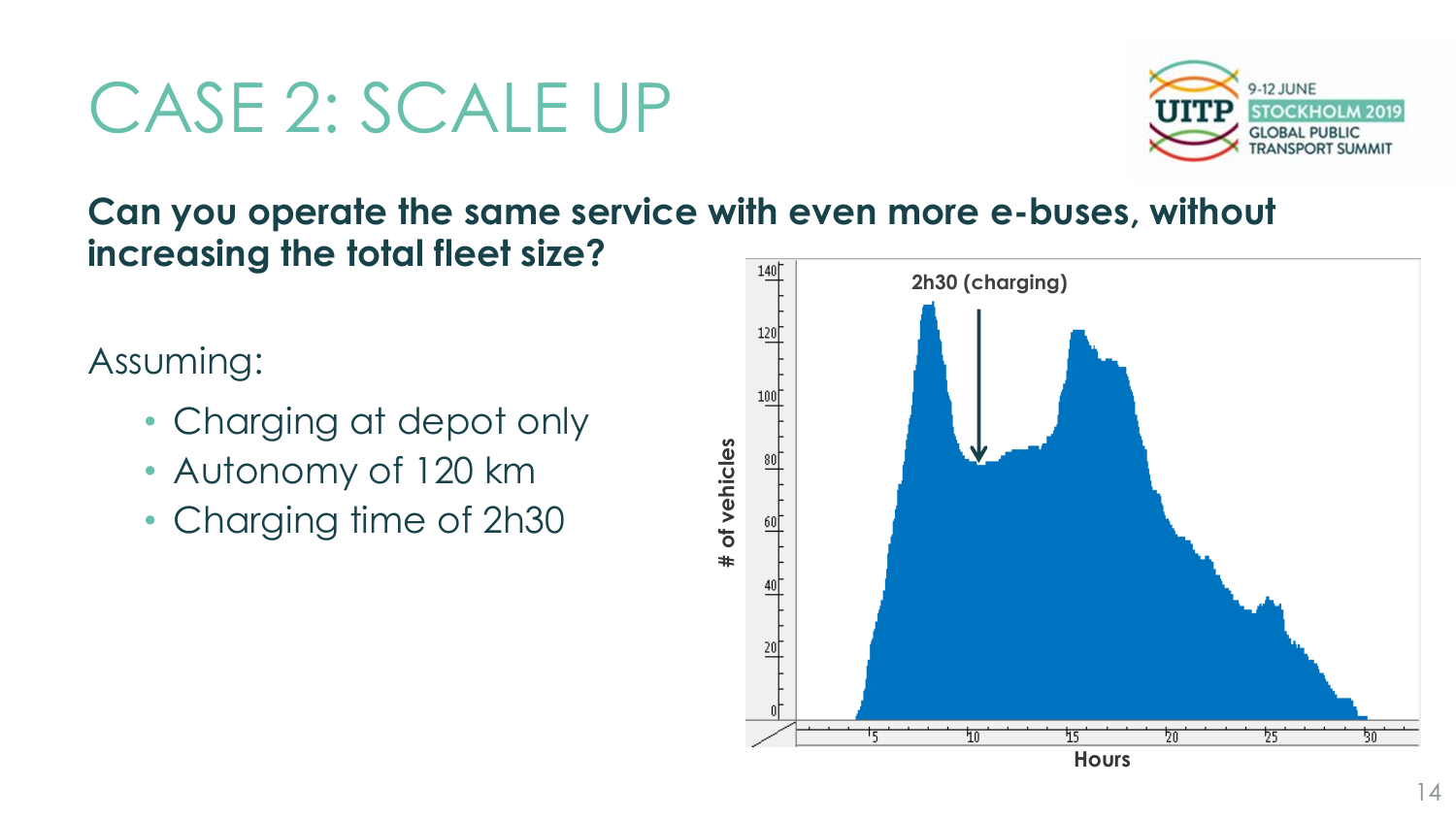### CASE 2: SCALE UP



**Can you operate the same service with even more e-buses, without increasing the total fleet size?**

**YES.** By optimizing blocks using rules that ensure:

- They all return to depot before running out of charge
- Some recharge during off-peak times, so that next block can be operated
- No increase in total fleet size

**HASTUS** was able to produce a solution with...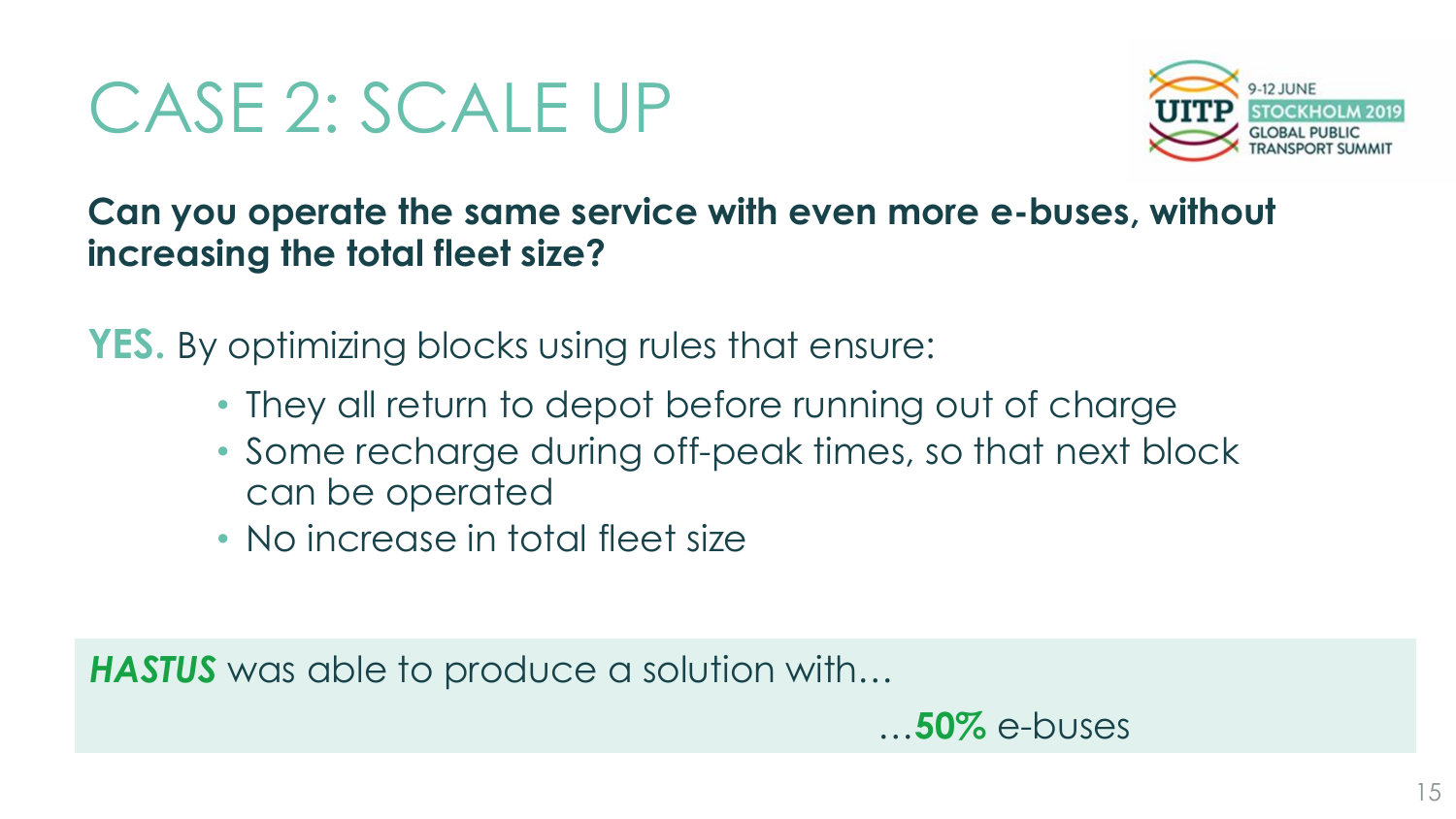## CASE 3: FULLY ELECTRIC



#### **Can you operate with an all e-bus fleet?**

**YES.** By optimizing blocks using rules to ensure:

- Buses return to depot before running out of charge
- They all recharge so that next block can be operated
- No restrictions regarding total fleet size

**HASTUS** was able to produce an all e-bus solution with... …only **9%** more buses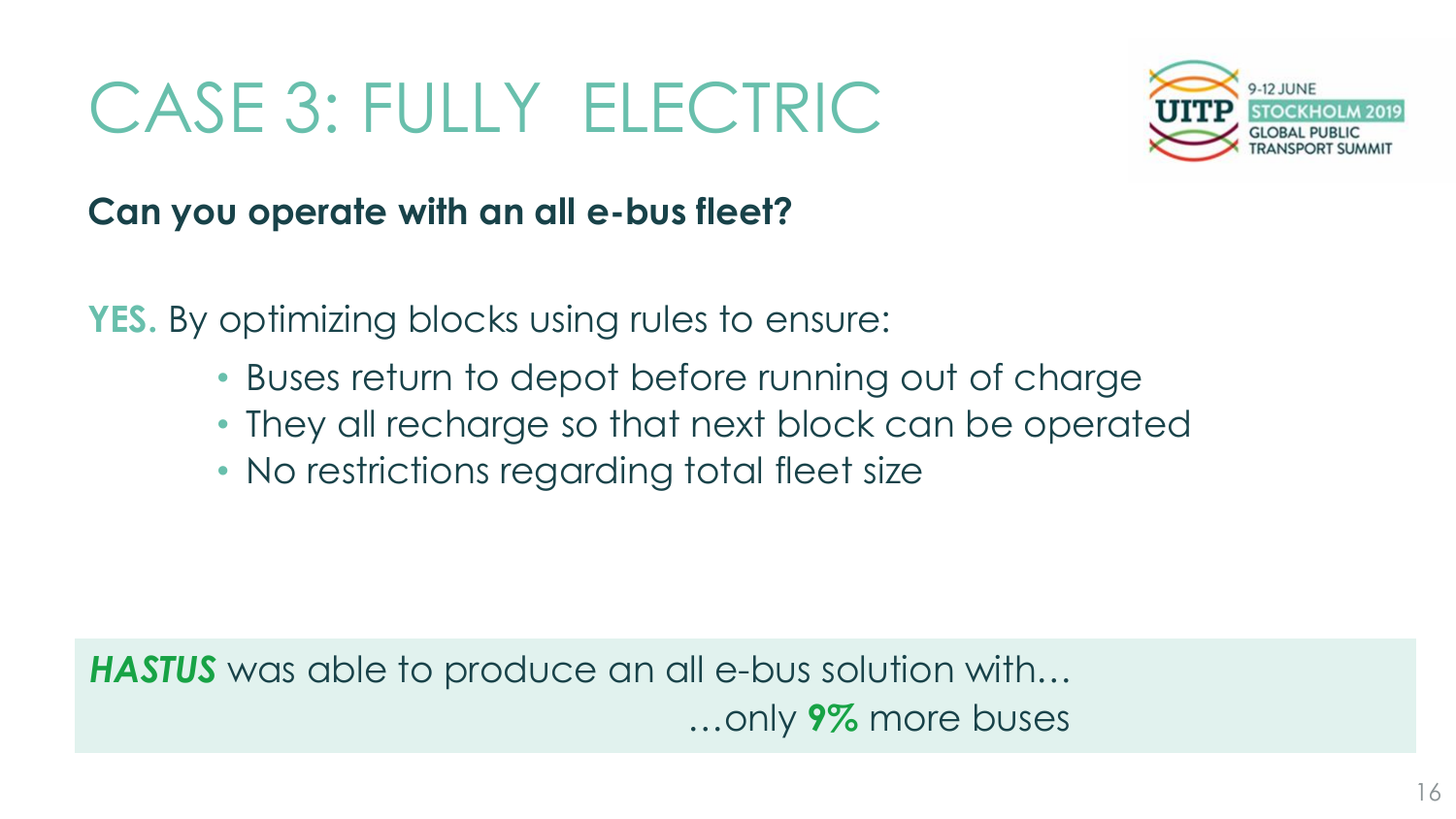### **CONCLUSION**



E-buses have become commonplace in small, medium and large cities. They bring with them special constraints and considerations.

*HASTUS* allows you to gradually integrate e-buses into your fleet and control the impact on your operations:

- **1. First:** start with a fair **35%** e-bus ratio without scheduling changes
- **2. Second:** scale up to a good **50%** e-bus ratio with minimal scheduling changes
- **3. Then:** achieve a **100%** e-bus ratio with a limited fleet-size increment